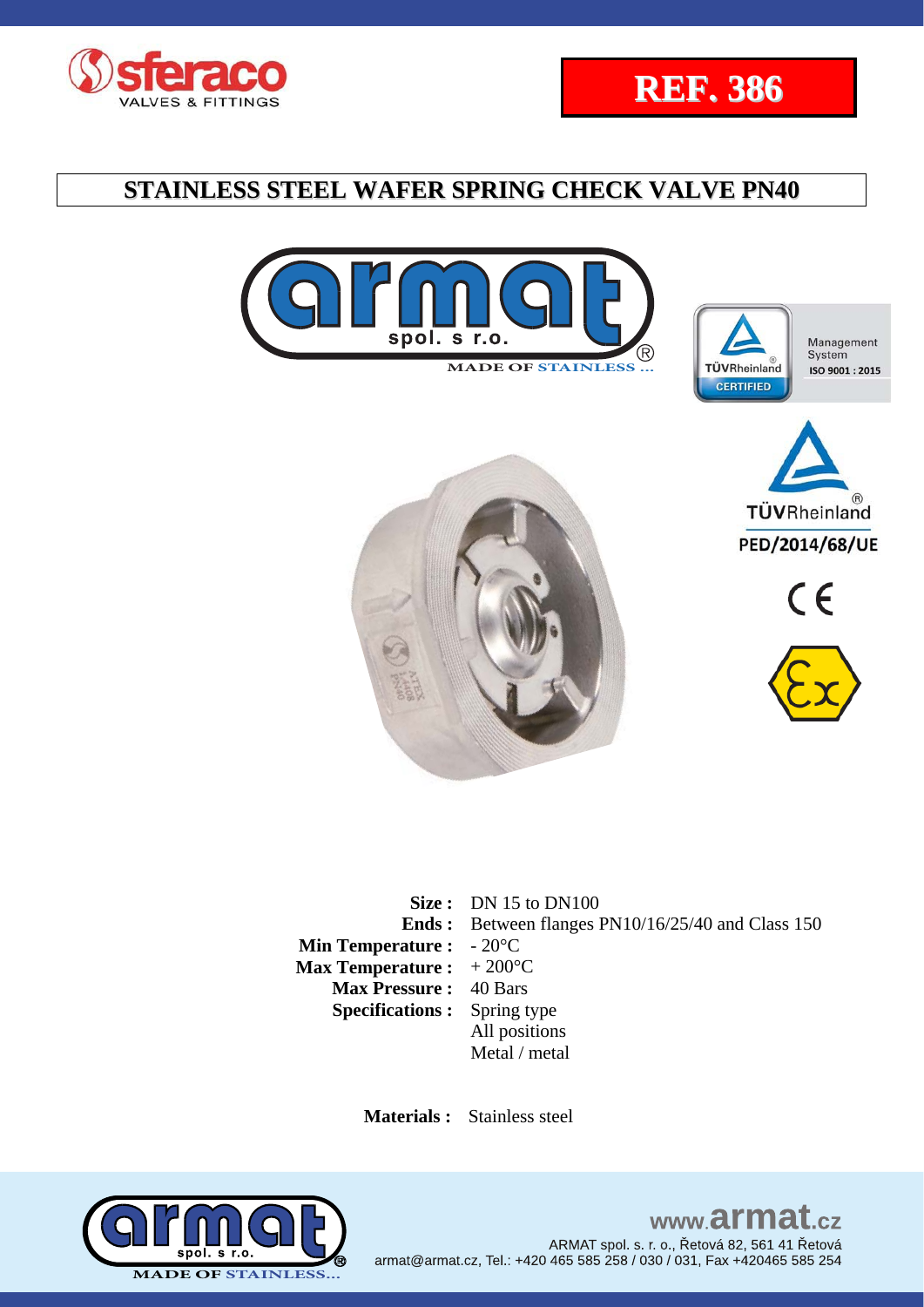



#### *SPECIFICATIONS :*

Spring type All positions (respect the flow direction indicated by the arrow ) Short length Disc rib guide for a better centering Full stainless steel corrosion resistant and for high temperature Metal / metal tightness

#### *USE :*

Chemical and pharmaceutical industries, petrochemical industries, hydraulic installation, compressed air Min Temperature Ts : - 20°C Max Temperature Ts :+ 200°C Max Pressure Ps : 40 bars ( see graph under ) Steam : 14 bars max

#### *PRESSURE / TEMPERATURE GRAPH ( STEAM EXCLUDED ) :*







| <b>DN</b>        | <b>A 12</b><br>15 | 20   | 25  | 32   | 40   | 50   | $\sim$ $\sim$<br>65 | 80    | 100  |
|------------------|-------------------|------|-----|------|------|------|---------------------|-------|------|
| $Kvs$ ( $m3/h$ ) | 2.1               | 5.76 | 9.6 | 14.5 | 21.9 | 24.2 | 57.1                | 64.97 | 90.2 |

#### *RANGE :*

Between PN10/16/25/40 flanges and Class 150 (PN20)\*\* **Ref. 386** from DN15 to DN100

(\*) : For an installation between flanges PN10/16 for DN100, we only use 4 bolts

(\*\*) : For an installation between flanges Class 150 (PN20) for DN25, DN32 and DN40, use 4 bolts M12



# www.armat.cz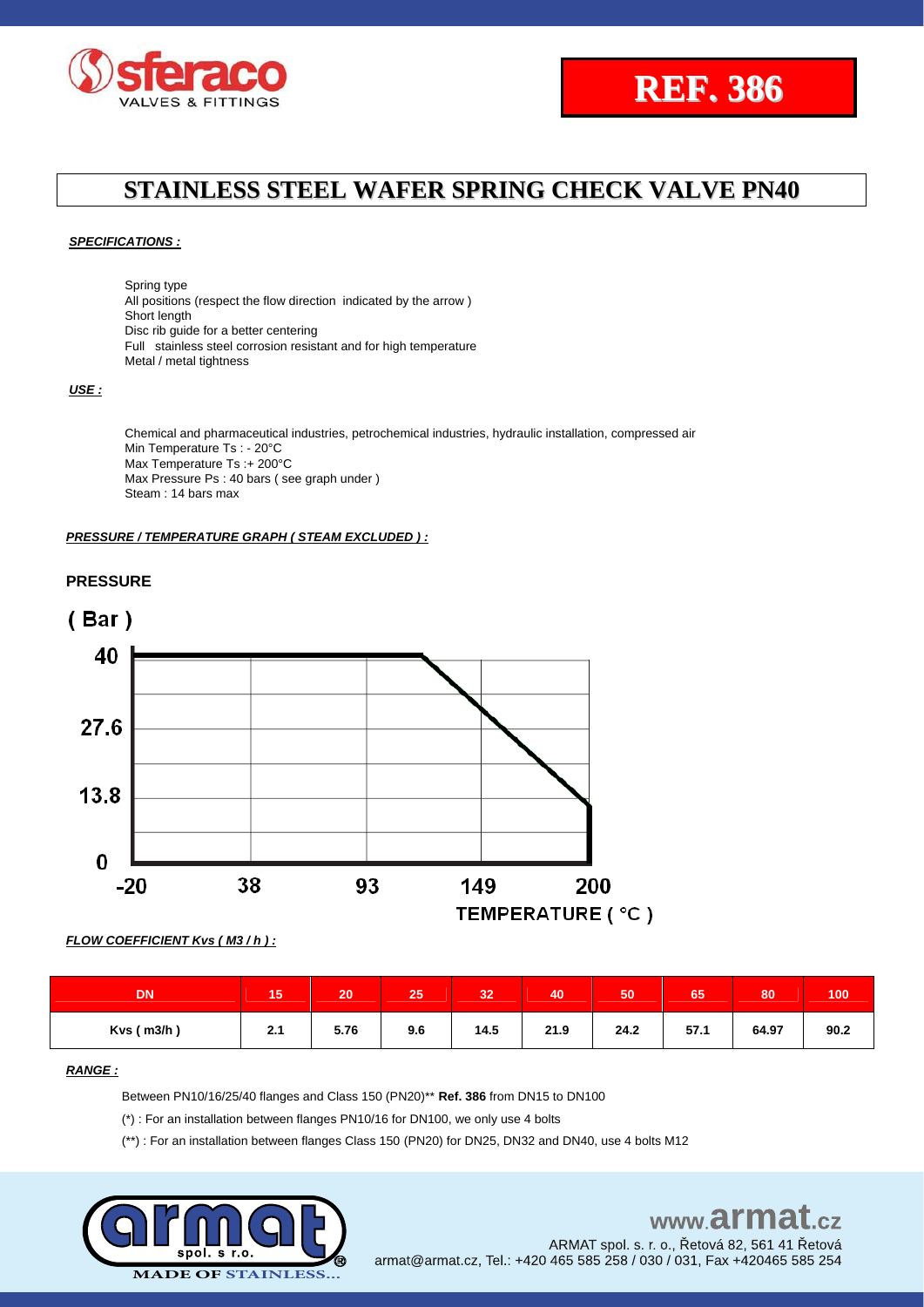

*HEAD LOSS GRAPH :*

## **Flow (m3/h) Flow (l/s)**



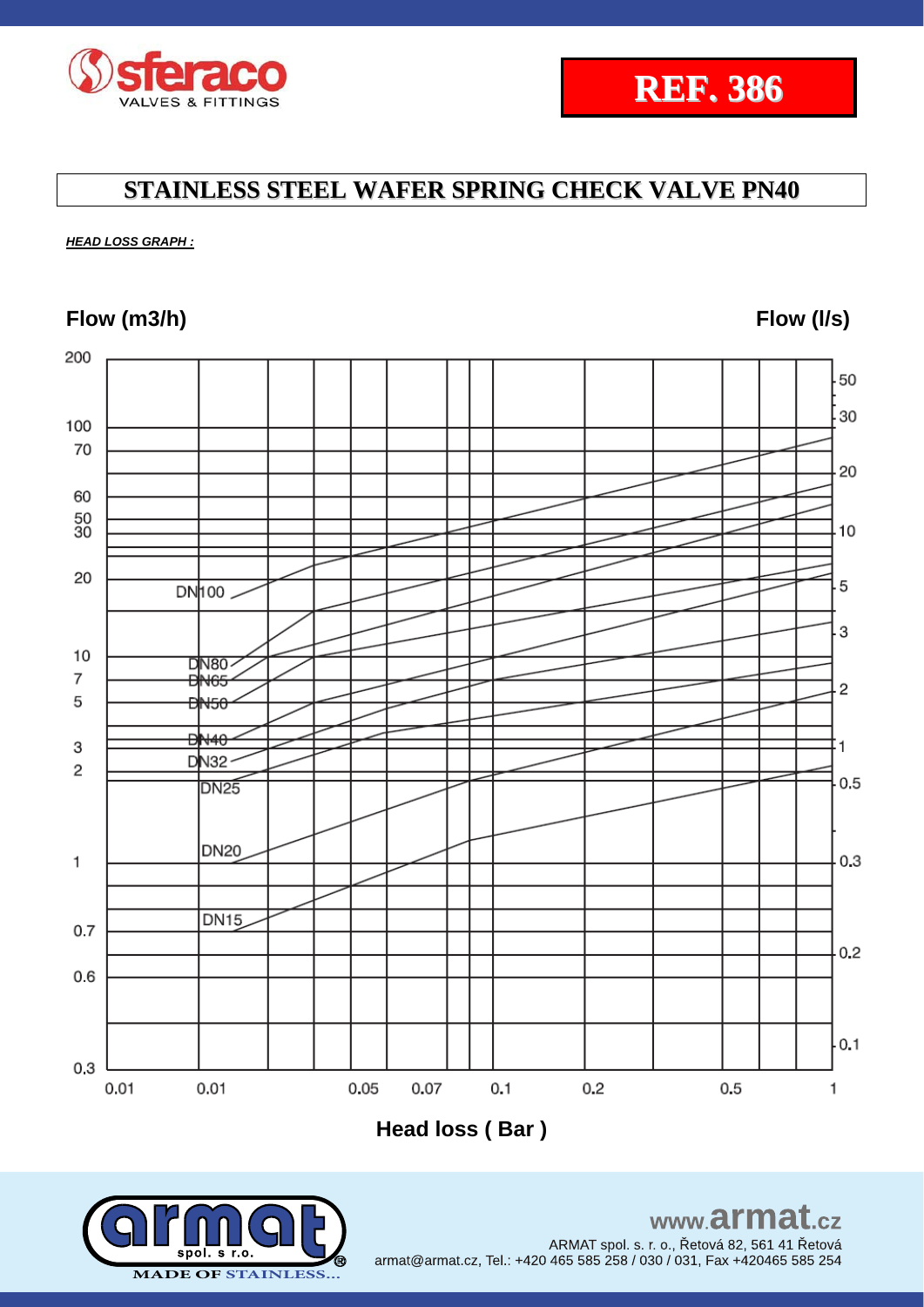

### *OPENING PRESSURE ( in mbar ) :*

| <b>DN</b>    | <b>Vertical Position</b><br><b>Ascending fluid</b> | <b>Horizontal Position</b> |  |  |
|--------------|----------------------------------------------------|----------------------------|--|--|
| <b>DN 15</b> | 25                                                 | 23                         |  |  |
| <b>DN 20</b> | 25                                                 | 23                         |  |  |
| <b>DN 25</b> | 25                                                 | 23                         |  |  |
| <b>DN 32</b> | 27                                                 | 24                         |  |  |
| <b>DN 40</b> | 29                                                 | 25                         |  |  |
| <b>DN 50</b> | 29                                                 | 25                         |  |  |
| <b>DN 65</b> | 31                                                 | 25                         |  |  |
| <b>DN 80</b> | 32                                                 | 26                         |  |  |
| <b>DN100</b> | 33                                                 | 27                         |  |  |

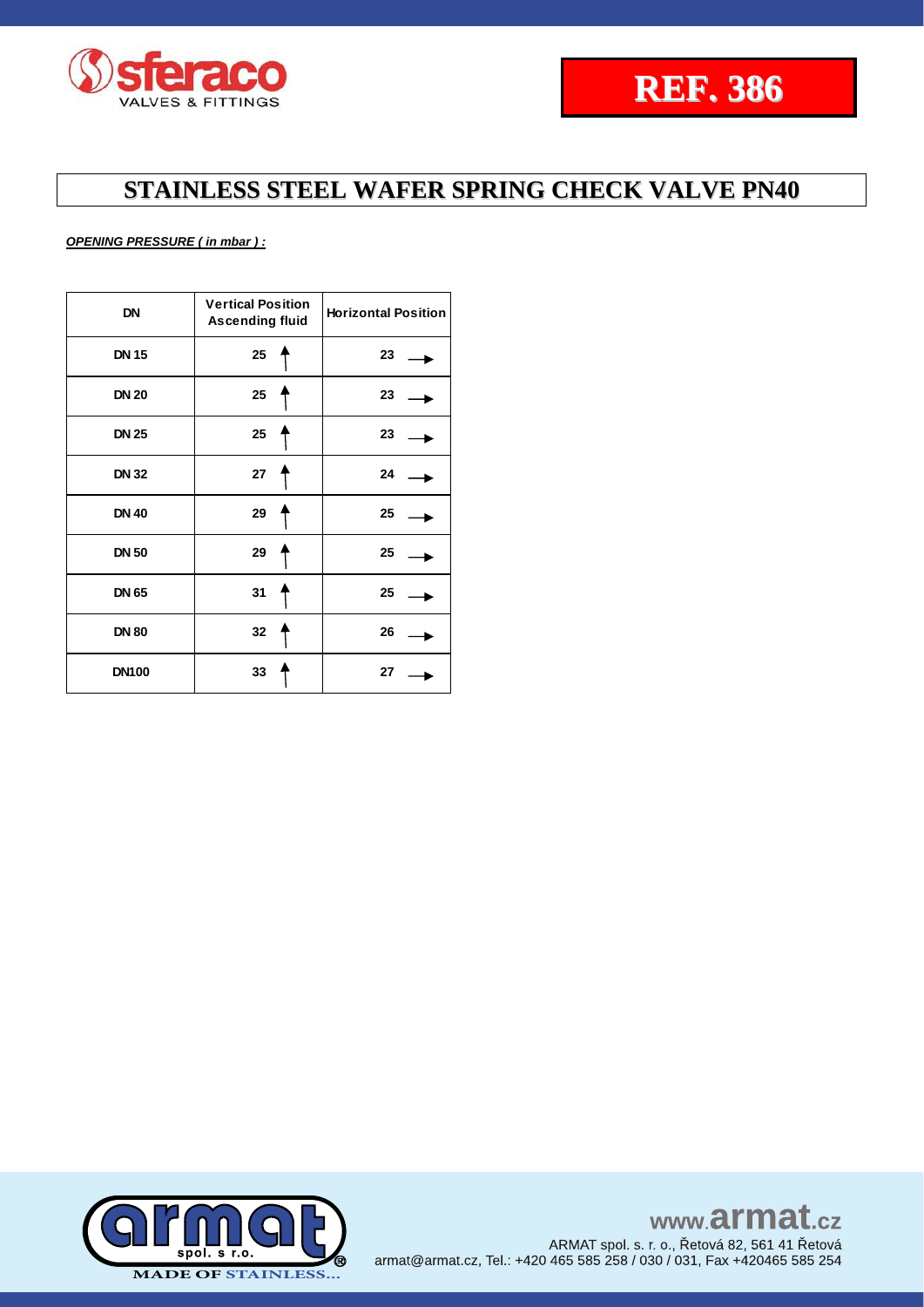



*MATERIALS :*



| <b>Item</b> | <b>Designation</b> | <b>Materials</b> |  |  |  |
|-------------|--------------------|------------------|--|--|--|
|             | <b>Body</b>        | ASTM A351 CF8M   |  |  |  |
| 2           | <b>Disc</b>        | ASTM A240-316    |  |  |  |
| 3           | Spring             | AISI 316         |  |  |  |
| 4           | Spring holder      | ASTM A240-316    |  |  |  |



# www.armat.cz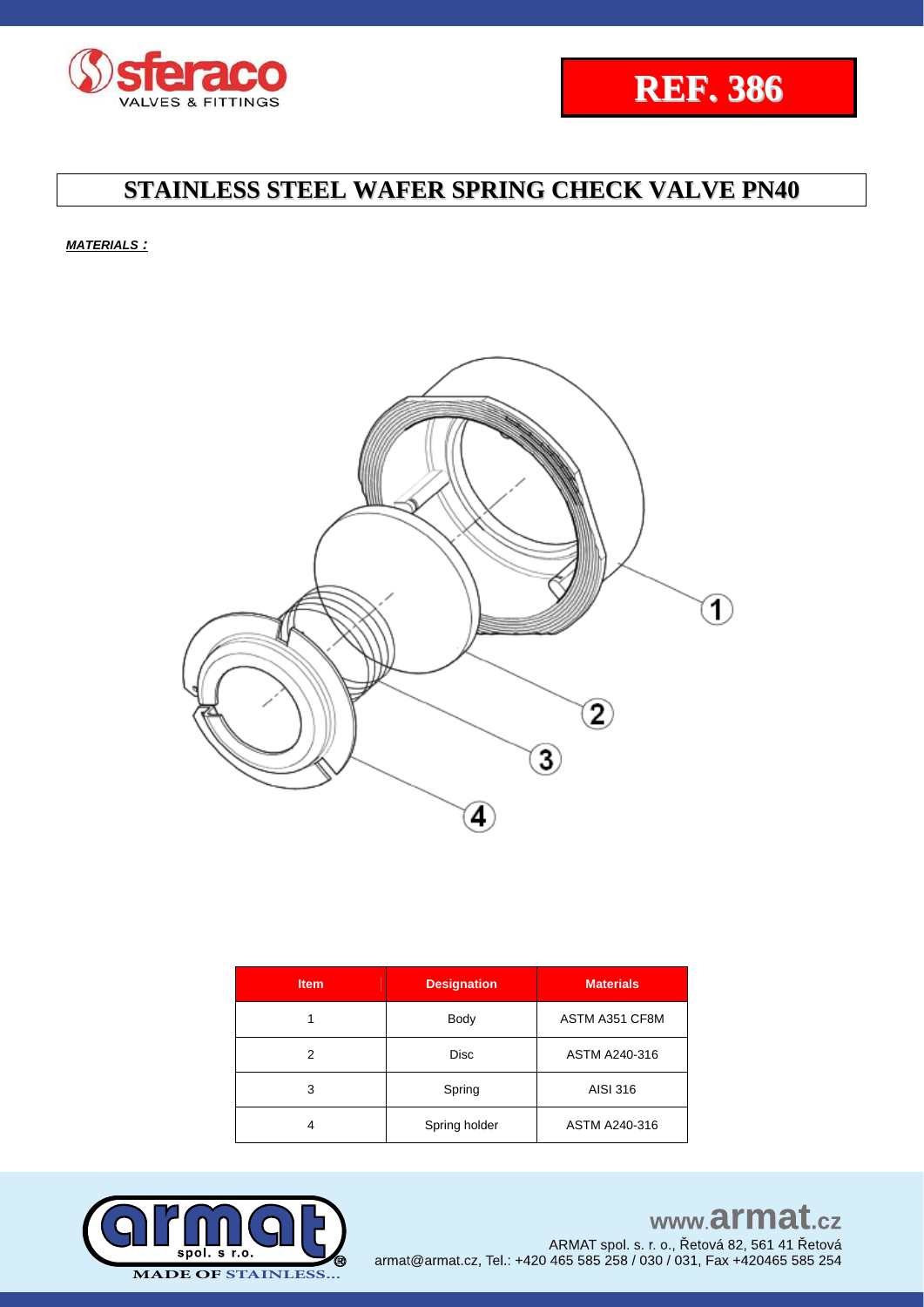

*SIZE ( in mm ) :* 





 **DN 15 – 80 DN100**





| Ref. | <b>DN</b>   | 15   | 20  | 25  | 32 <sub>2</sub> | 40   | 50    | 65    | 80           | 100   |
|------|-------------|------|-----|-----|-----------------|------|-------|-------|--------------|-------|
| 386  | ØA          | 34   | 39  | 46  | 60              | 70   | 79    | 101   | 109          | 134   |
|      | в           | 44.6 | 54  | 65  | 78              | 88   | 101.6 | 120.4 | 133          | 164   |
|      | ØC          | 40.5 | 47  | 56  | 70              | 80   | 90    | 113   | 123          | 150   |
|      | ØD          | 54   | 62  | 73  | 83              | 93   | 107   | 126.5 | 141.2        | 171.4 |
|      | L           | 16   | 19  | 22  | 28              | 31.5 | 40    | 46    | 49           | 60    |
|      | L1          | 3.5  | 3.5 | 4   | 5               | 5    | 5     | 5.5   | 5.5          | 6.5   |
|      | ØP          | 12.5 | 20  | 25  | 32              | 38   | 49    | 64    | 78           | 98    |
|      | Weight (Kg) | 0.1  | 0.2 | 0.3 | 0.5             | 0.6  | 0.9   | 1.4   | $\mathbf{2}$ | 3     |



# www.armat.cz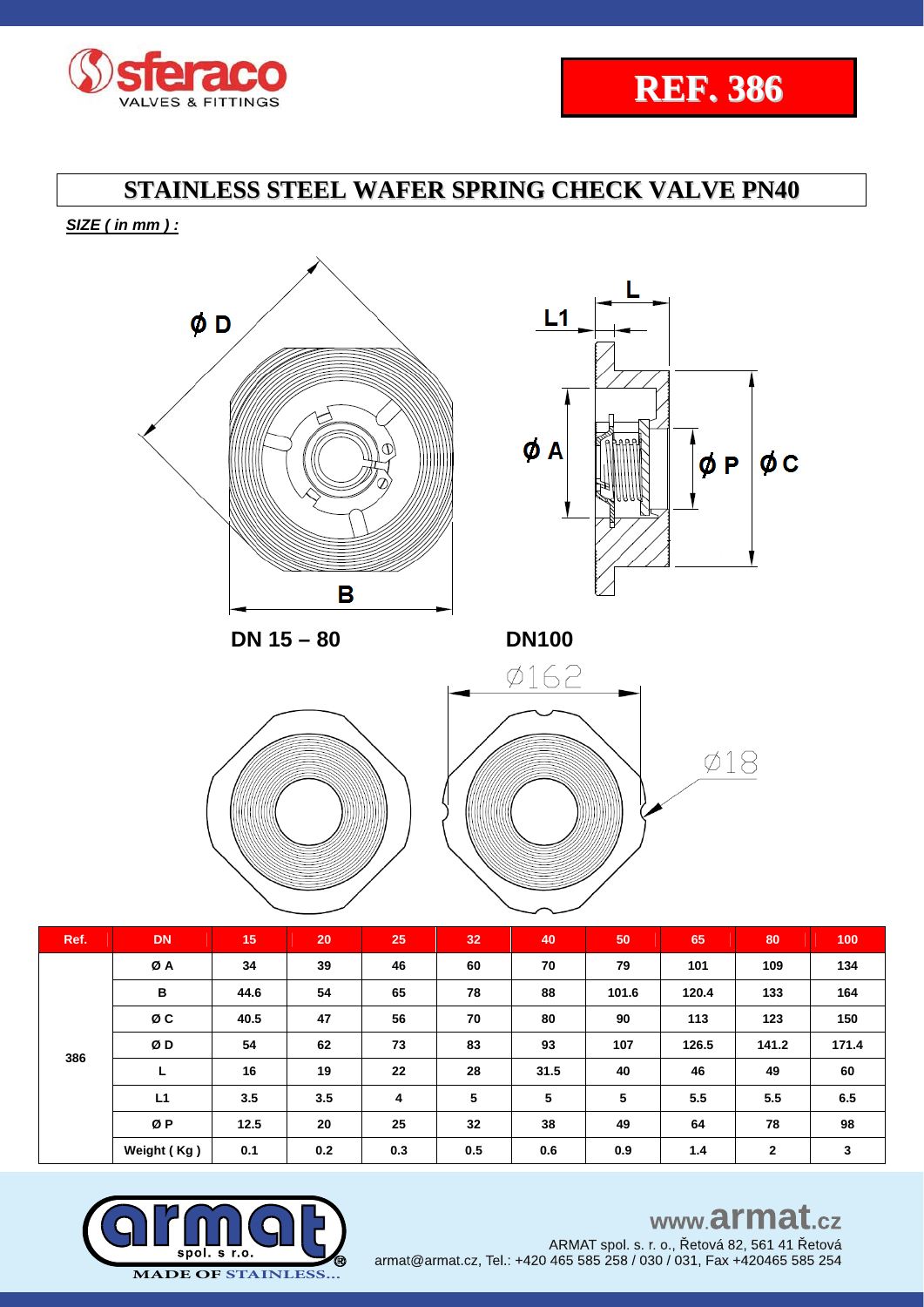



#### *STANDARDS :*

Fabrication according to ISO 9001 : 2015

DIRECTIVE 2014/68/EU : CE N° 0035 Risk Category III Module H

Designing according to EN 12516-1

Pressure tests according to API 598, table 6

Length according to EN 558 series 49 (DIN 3202 K4)

ATEX Group II Category 2 G/2D Zone 1 & 21 Zone 2 &22 ( optional marking )

**ADVICE :** Our opinion and our advice are not guaranteed and SFERACO shall not be liable for the consequences of damages. The customer must check the right choice of the products with the real service conditions.

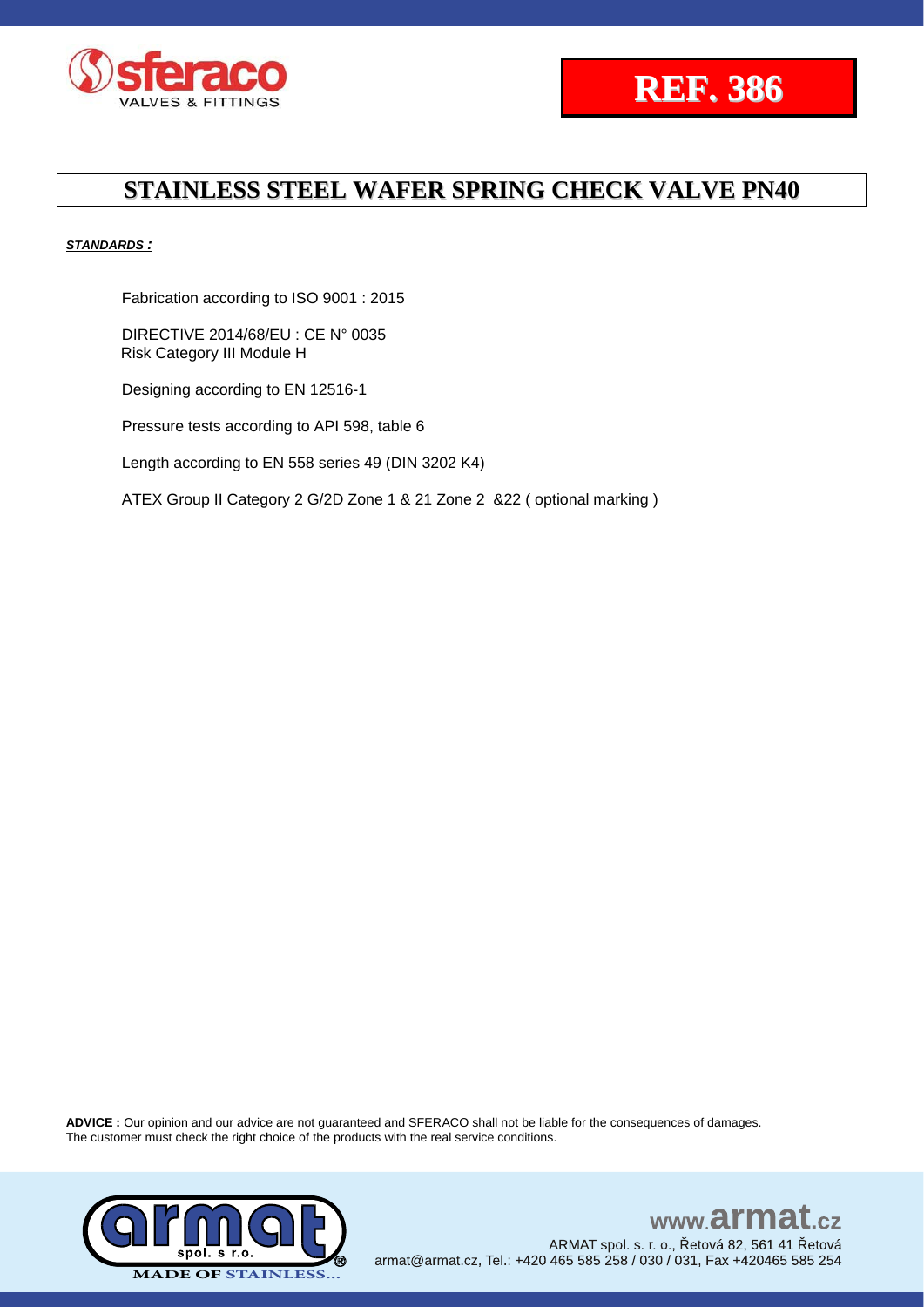



*BOLTING POSTIONS :*

**BETWEEN PN10/16 FLANGES :**



**BETWEEN PN25/40 FLANGES :**





### **BETWEEN Class 150 PN20 FLANGES :**